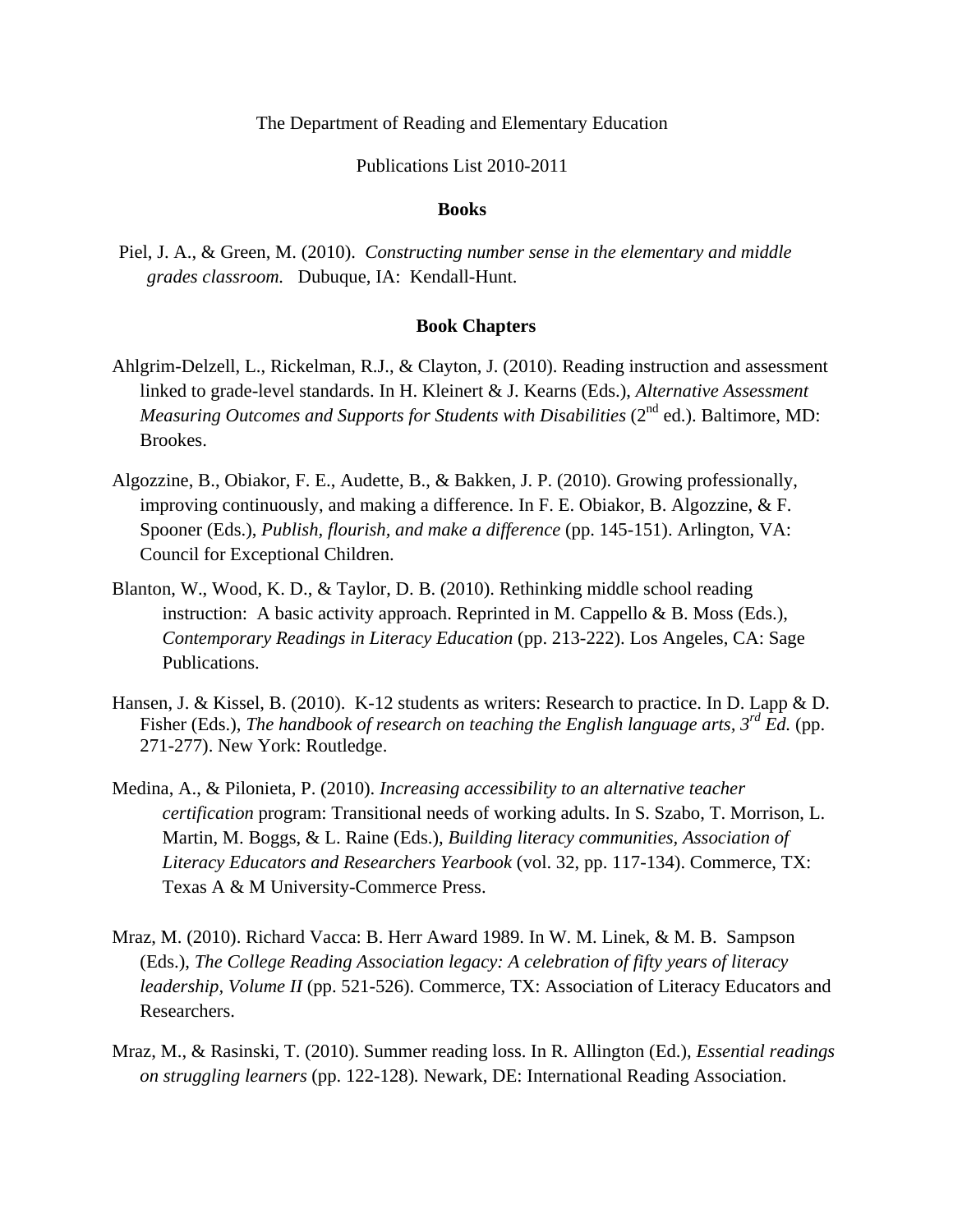- Mraz, M., & Rasinski, T. (2010). Summer reading loss. In P.A. Mason, & J. A. Scott (Eds.) *Primer: Successful school literacy practices.* Boston: Massachusetts Reading Association.
- Newton, L., Kuehn-Follum, K., Yearta, L. & Wood, K. D. (2011) Developing an Authentic Reading/Writing Process Using the Imagine, Elaborate, Predict and Confirm (IEPC). In. J. Richards & C. Lassonde. *Writing strategies in grades4-8: Scaffolding students' independent writing with 25 meaningful mini-lessons*. San Francisco CA: Jossey Bass.
- Polly, D. (2010). Preparing teachers to integrate technology effectively: The case of higher-order thinking skills (HOTS). In S. D'Augustono (Ed.) *Adaptation, Resistance and Access to Instructional Technologies: Assessing Future Trends in Education*, (pp. 395-409). Hershey, PA: IGI Global.
- Polly, D., Mims, C., Inan, F., & Shepherd, C. (2010). Evaluating the impact of PT3 projects focused on methods courses and field experiences. In W. Hienecke & P. Adamy (Ed.), *Evaluation of Preparing Tomorrow's Teachers to Teach with Technology Grants, (pp. 87-*109). Charlotte, NC: Information Age Publishing.
- Polly, D., Grant, M.M., & Gikas, J. (2011). Supporting technology integration in higher education through professional development. In D. Surry (Ed.), *Infrastructure and Issues for Technology in Higher Education* (p. 58-71)*.*
- Pugalee, D.K., & Rickelman, R.J. (2010). Understanding the content: A focus on reading and mathematics. In M.A. Perie (Ed.), *Alternate Assessments based on Modified Achievement Standards*. Baltimore, MD: Brookes.
- Roser, N., Martinez, M. & Wood, K. D. (2011) Recent research on children's literary responses *Handbook of Research on Teaching the English Language Arts, Third Edition* In D. Lapp and D. Fisher (Eds.), *Handbook of Research on Teaching the English Language Arts* (3<sup>rd</sup>) ed.). (pp 264-270) Mahwah, NJ: Erlbaum.
- Vacca, R. T., & Mraz, M. (2011). Content area reading. In T. Rasinski (Ed.), *Rebuild in the foundation: Effective reading instruction for*  $21^{st}$  *century literacy. (pp. 271-292).* Bloomington, IN: Solution Tree Press.

# **Journal Articles**

- Ausband, L. and Schultheis, K. (2010). Utilizing Web 2.0 to provide an international experience for pre-service elementary education teachers – the IPC project. *Computers in the Schools, 27, 3 & 4,* 266-287.
- Fisher, D., Lapp, D. & Wood, K. (2010) Reading for Details in Online and Printed Text: A Prerequisite for Deep Reading, *Middle School Journal*, 42, (3), pp 58-63).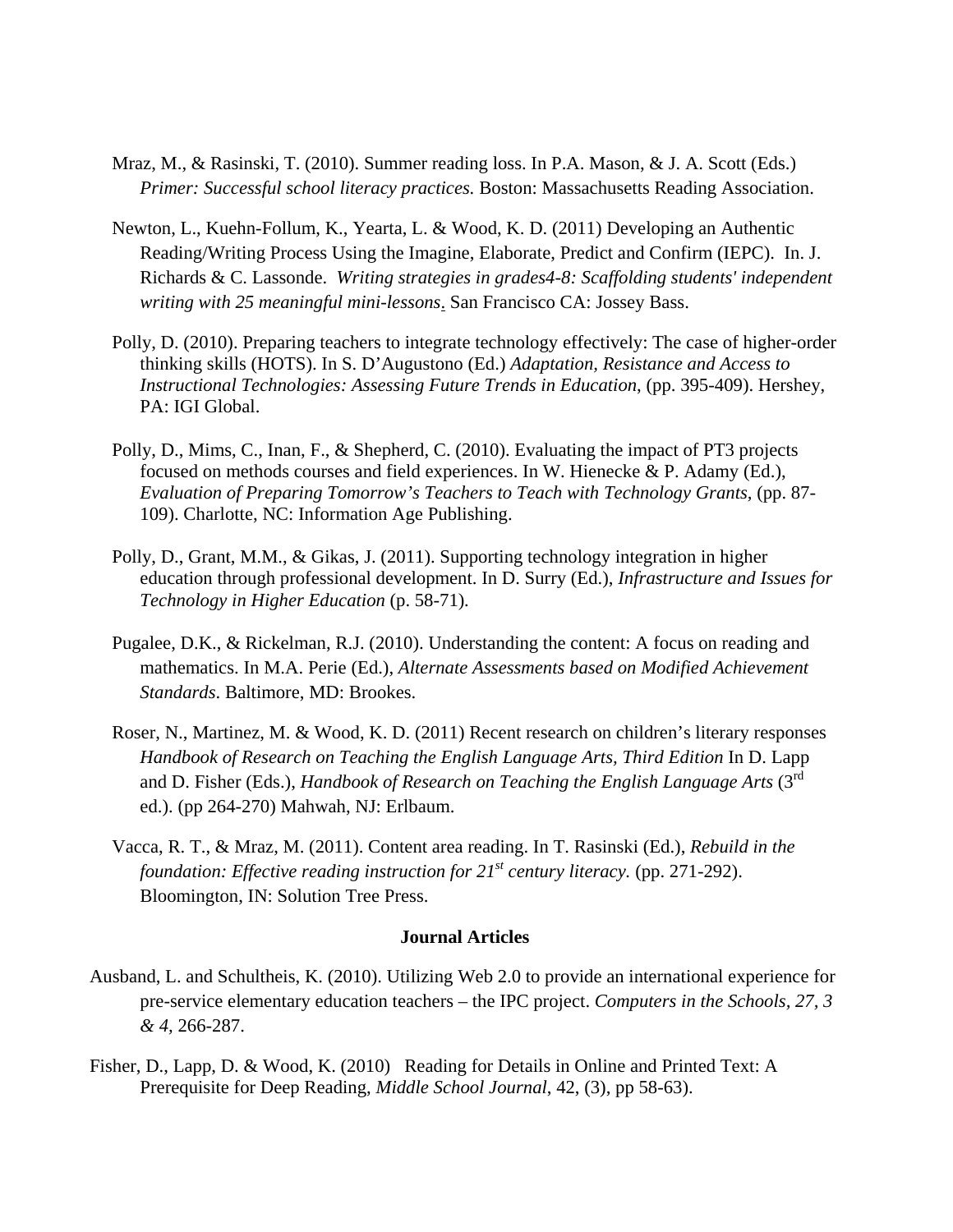- Fitchett, P.G., Starker, T.V., & Good, A.J. (2010). Review, reflect, and react: A culturally responsive model for pre-service secondary social studies teachers. *Social Studies Research & Practice*, *5*(3), 1-20.
- Good, A., Heafner, T., Rock, T., O'Connor, K., Passe, J., Waring, S., & Byrd, S. (2010). The deemphasis on social studies in elementary schools: Teacher candidate perspective. *Current Issues in Education*, *13*(4), 1-22.
- Harmon, J.M., Hedrick, W.B., Wood, K.D., & Vintinner, J. (2011). An investigation of current secondary reading programs. *Literacy Research and Instruction,* 50(2), 105-111.
- Harmon, J.M., Buckelew-Martin, E., & Wood, K.D. (2010). The cognitive vocabulary approach to word learning. *English Journal, 100*(1), 100-107.
- Harmon, J.M., Wood, K.D., & Stewart. E. Teaching and Learning Vocabulary with the Interactive Word Wall. (August, 2010). *Classroom Notes Plus*, 1-7.
- Harmon, J.M., & Wood, K.D. (2010). Round robin reading: Alive, well and still flying around in our classrooms. *Middle Ground, 14*(2), 38-39.
- Hathaway, J., & Wood, K. (2010). Side trip: The music of poetry; Poetry in music. *Voices from the Middle, 18*(2), 48.
- Kissel, B. (2011). "That ain't no ninja turtles:" The prevalence and influence of popular culture in the talk and writing of pre-kindergarten children. *NHSA Dialog: A Research-to-Practice Journal for the Early Intervention Field, 14*(1), 16-36.
- Kissel, B., Hathaway, J. I., & Wood, K. D. (2010). Digital collaborative literacy: Using wikis to promote social learning and literacy development. *Middle School Journal, 41*(5), 58-64.
- Kissel, B., Hathaway, J., & Wood, K. (2011). Side trip: Digital storytelling. *Voices from the Middle, 18*(3), 23.
- Kissel, B. & Lawrence, J. (2010). From teacher to reflective practitioner and researcher: An interview with Jane Hansen. *Talking Points, 22*(1), 15-19.
- Piel, J. A., & Green, M. (2010). Jump right in. *Teaching Children Mathematics, 17*(2), 72-76.
- Pilonieta, P. (2011). Making Sense of the Research: A teacher's resource guide for using expository text. *New England Reading Association Journal, 46*(2), 45-51*.*
- Polly, D. (2011). Examining Teachers' Enactment of Technological Pedagogical and Content Knowledge (TPACK) in their Mathematics Teaching after Technology Integration Professional Development. *Journal of Computers in Mathematics and Science Teaching*, *30*(1), 37-59.